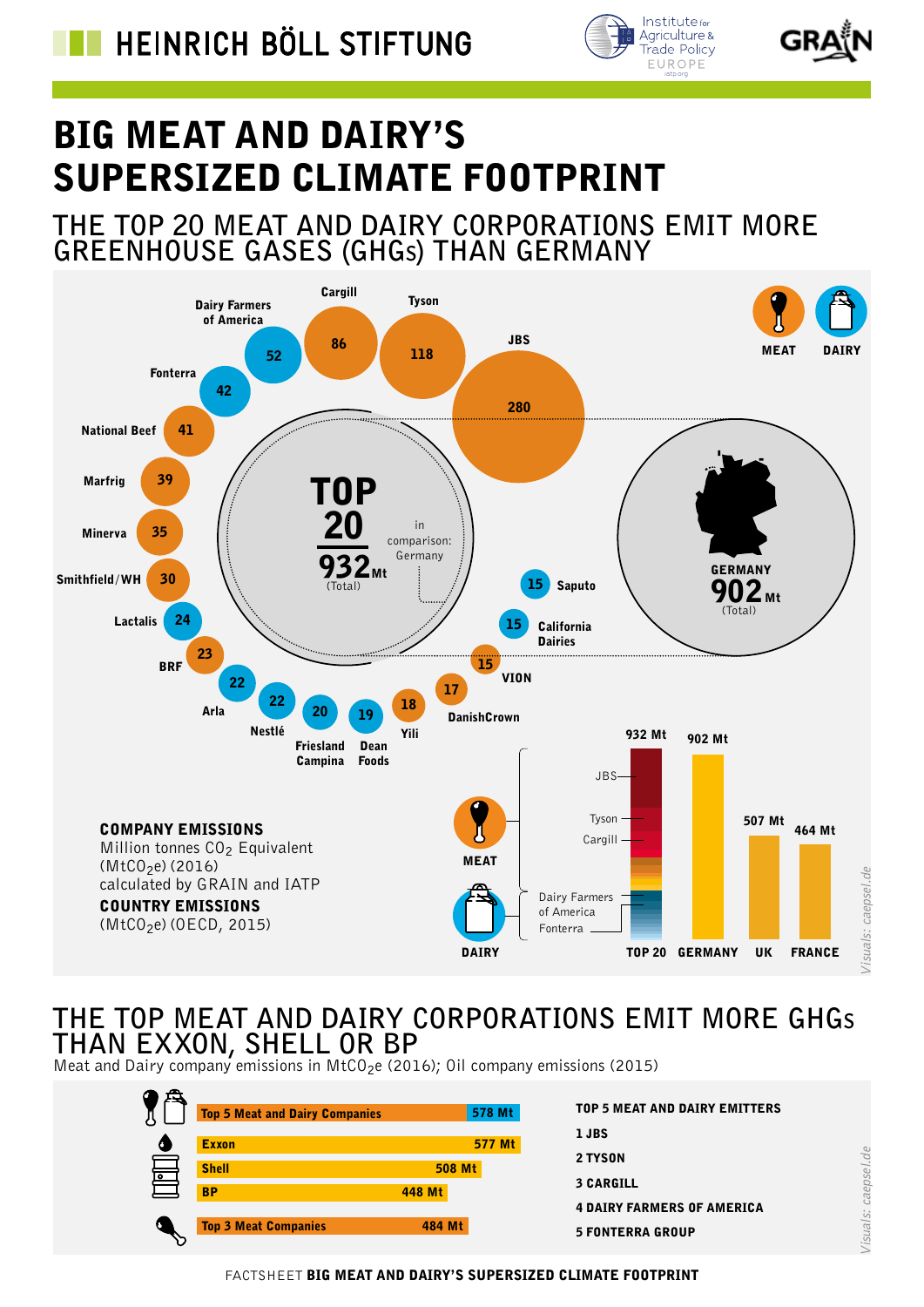### THE METHODOLOGY INVOLVED A THREE-STEP PROCESS

1 Determining the quantity of meat and milk processed in the year 2016 by each company. We utilised public company reports wherever possible, as well as data generated by [WATT](http://www.wattagnet.com) (Pig International, Poultry Trends), **[IFCN](http://ifcndairy.org)** (formerly, International Farm Comparison Network) and Sterling Marketing (personal communication). All numbers are for 2016, except for Marfrig (2015) and Bigard (2014), the latest years for which data is publicly available. For beef and poultry, we also determined the quantity of production per geographic region for each company, based on company reports.

2 Using the FAO's most recent GLEAM data (updated to 2010) to determine the per kilo GHG emissions for beef, pork, poultry

**3** Multiplying the production quantity by the emissions factors to get the totals for each company.

# BUSINESS AS USUAL (BAU) GROWTH OF MEAT AND DAIRY PRODUCTION MAKES THE PARIS AGREEMENT IMPOSSIBLE AND CLIMATE CATASTROPHE INEVITABLE

and milk (emissions factors) for each company. For beef and poultry, these emissions factors included a regional breakdown of production per company, given the available company data on geographic production and the [GLEAM](http://www.fao.org/gleam/en/) model's significant differences in emissions factors between regions. For pork and milk, we used global averages to generate emissions factors for each company, given the lack of available company data on geographic production and the small variations in emissions factors for industrial production provided by the GLEAM model for the relevant regions.

### DATA FOR THE INFOGRAPHICS

- The data on country GHG emissions (excluding LULUCF) are from the [OECD for 2015.](https://stats.oecd.org/Index.aspx?DataSetCode=AIR_GHG)
- $-$  The data on Scope 1 + Scope 3 emissions from fossil fuel companies are from CDP's [2017 Carbon Majors Report](https://b8f65cb373b1b7b15feb-c70d8ead6ced550b4d987d7c03fcdd1d.ssl.cf3.rackcdn.com/cms/reports/documents/000/002/327/original/Carbon-Majors-Report-2017.pdf) at cdp.net.
- The projections for global greenhouse gas emissions under a business as usual scenario and a less than  $+2$  C° scenario are from [climatetracker.org.](http://climateactiontracker.org/global.html)
- The projected emissions from meat and dairy production from 2016 to 2050 are based on the FAO's projections for global meat and milk production per category (beef, poultry, pork, milk, ovine and «other») and the FAO's most recent estimates (2013) for global emissions per category. The relevant FAO documents are hyperlinked in the online version of this factsheet, but they include: [Food Outlook June 2016](http://www.fao.org/3/a-i6198e.pdf);

### [Tackling Climate Change Through Livestock.\(2013\)](http://www.fao.org/docrep/018/i3437e/i3437e.pdf); [World](http://www.fao.org/3/a-ap106e.pdf)  [Agriculture: Towards 2030 /](http://www.fao.org/3/a-ap106e.pdf) 2050. The 2012 Revision.

– The figure for 2060 global emissions from meat and dairy  $(11.45 \text{ GtCO}_2)$  assumes growth in meat and dairy production from 2050 – 2060 at the same rate as from 2030 – 2050. We did not include any assumptions for a reduction in emissions per kilo for meat and dairy production from 2016 – 2050 nor did we account for possible shifts in regional shares of global production or in types of production.

These infographics have been developed using data that will form part of a larger report to be released by IATP and GRAIN in 2018. Our objective in pre-releasing this selection of data is to help generate discussion about the issue at the COP 23 in Bonn, and to use the discussions and reactions that it generates to contribute to the 2018 report.



**ESTIMATED GHG EMISSIONS SCENARIOS FOR 2 C° AND 1.5 C° COMPARED TO THE BAU GROWTH OF MEAT AND DAIRY EMISSIONS**

## **METHODOLOGY FOR CALCULATING THE EMISSIONS**

Source: climateactiontracker.org; FAO; GRAIN and IATP